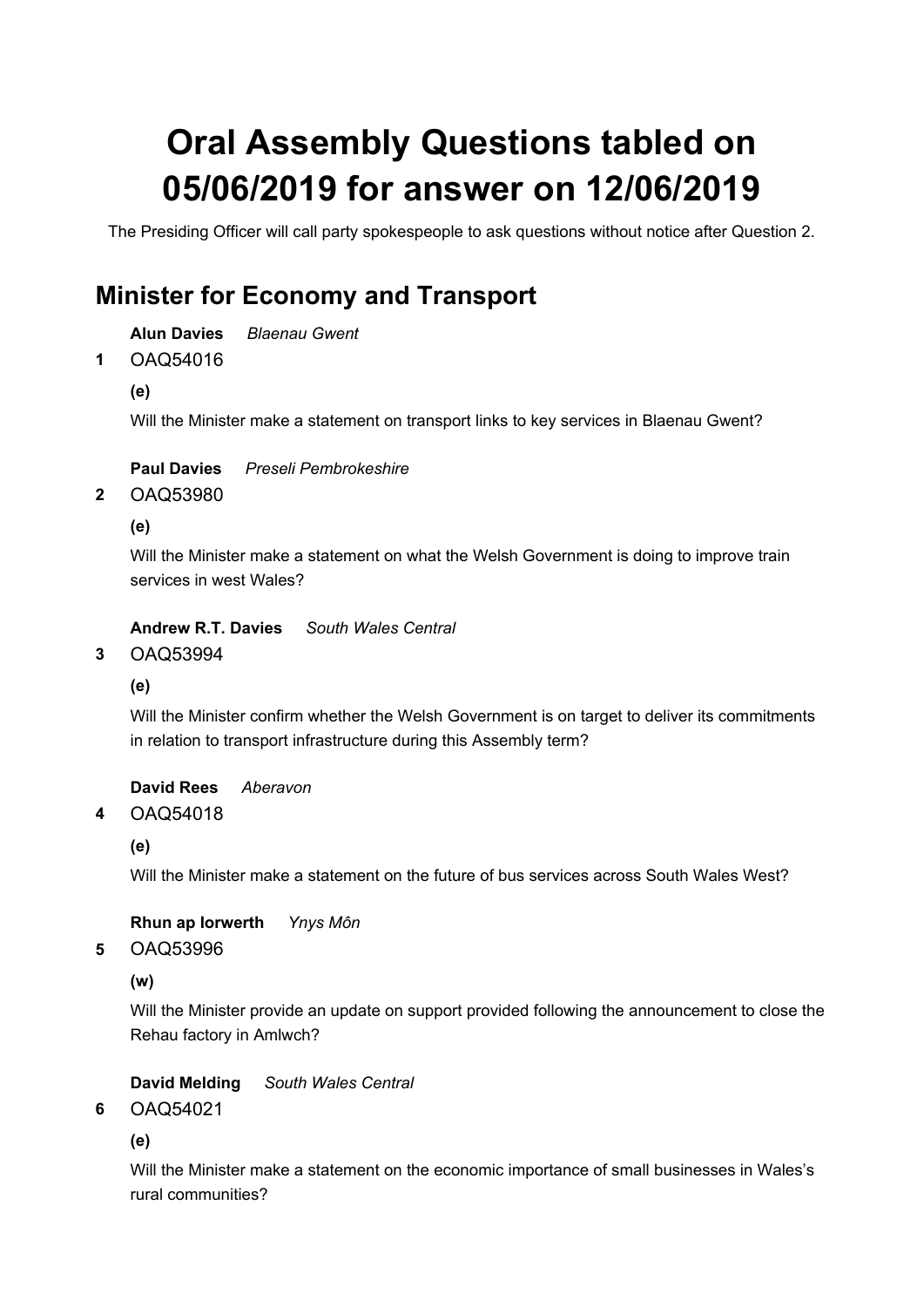Mark Reckless South Wales East

#### OAQ53993 7

(e)

Will the Minister make a statement on the Welsh Government's plans to relieve traffic congestion around Newport?

### Llyr Gruffydd North Wales

OAQ54010 8

(w)

Will the Minister make a statement on public spending on the rail network in Wales?

Mike Hedges Swansea East

OAQ53981 9

(e)

Will the Minister make a statement on what the Welsh Government is doing to work with universities in Wales to develop employment in the high paid and growth sectors of the economy?

Russell George Montgomeryshire

### 10 OAQ53983

(e)

Will the Minister make a statement on road infrastructure improvements in mid-Wales?

Hefin David Caerphilly

OAQ54012 11

(e)

Will the Minister make a statement regarding the apportionment of signage on Welsh Government-maintained trunk roads?

Suzy Davies South Wales West

OAQ54002 12

(e)

Will the Minister make a statement on the role of the M4 in developing the economy of South Wales West?

## Counsel General and Brexit Minister

David Rees Aberavon

OAQ54019 1

(e)

What assessment has the Counsel General made of the impact that Brexit will have on the structure of the joint ministerial committee?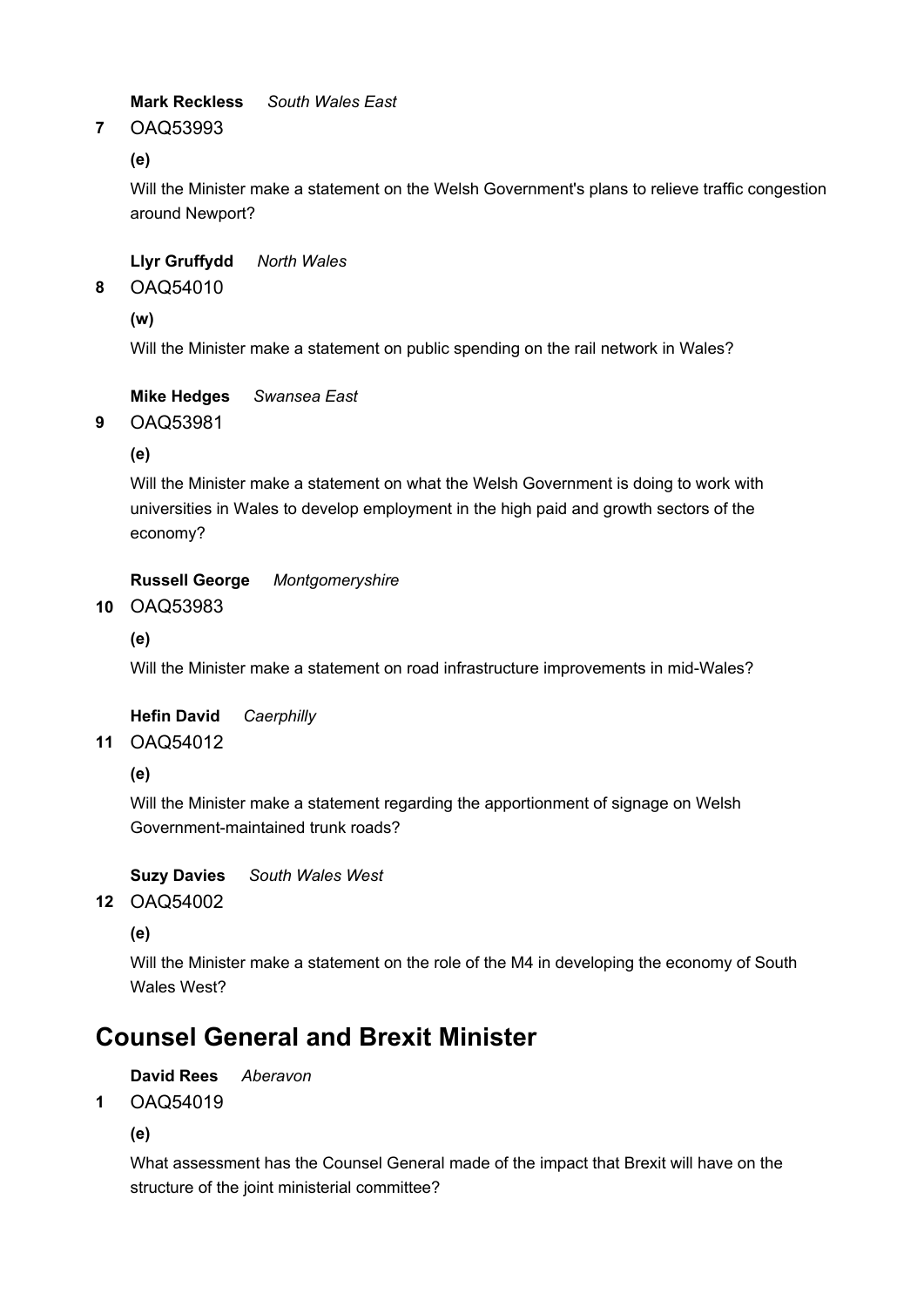Mick Antoniw Pontypridd

OAQ54000 2

(e)

Will the Counsel General provide an update on Brexit discussions with the UK Government?

Suzy Davies South Wales West

OAQ54001 3

(e)

What discussions has the Counsel General held regarding the role of Welsh ports after Brexit?

Hefin David Caerphilly

OAQ54014 4

(e)

Will the Counsel General make a statement on EU structural funds support for apprenticeships and skills training in Wales?

Neil Hamilton Mid and West Wales

OAQ54003 5

(e)

What discussions has the Counsel General held on the question to be asked in the event of a second referendum on Britain's membership of the European Union?

#### Janet Finch-Saunders Aberconwy

#### OAQ53998 6

(e)

Will the Counsel General outline what additional no-deal preparatory measures the Welsh Government is undertaking in relation to health and social services prior to 31 October 2019?

#### Sian Gwenllian Arfon

OAQ54020 7

(w)

Will the Counsel General provide an update on the Welsh Government's policy regarding a people's vote?

Rhianon Passmore Islwyn

#### OAQ54022 8

(e)

Will the Counsel General provide an update on the level of information shared by the UK Government with the Welsh Government in preparation of a no-deal Brexit?

Mohammad Asghar South Wales East

9 OAQ53988